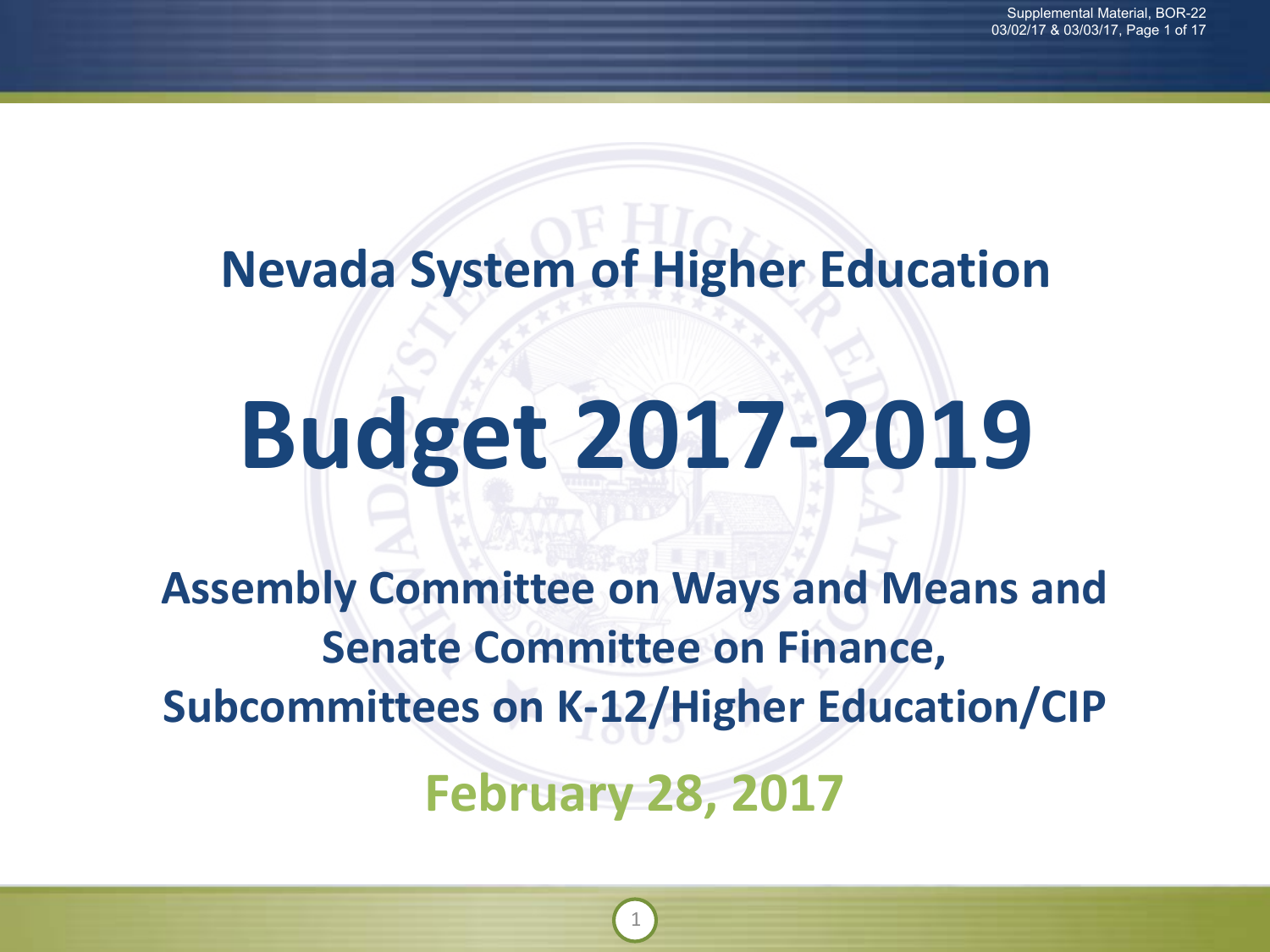### **Presentation Topics**

#### **Chancellor John V. White**

• Overview of Executive Budget Recommendations for Base, Maintenance, and Enhancement Decision Units

#### **Dr. Barbara Atkinson, Founding Dean, UNLV School of Medicine**

#### **Dr. Dean Schwenk, Dean, UNR School of Medicine**

- Public Medical Education Expansion & Medicaid/HHS Partnerships
	- UNLV Medical School Progress
	- UNR Medical School Build Out/ Project ECHO
	- Graduate Medical Education Initiatives

#### **President Mike Richards, CSN / President Bart Patterson, NSC**

• Silver State Opportunity Grant

#### **President Chet Burton, WNC / Vice President for Business Affairs Sonja Sibert, GBC**

- Western Nevada College/Great Basin College
	- update on 2015 bridge funding
	- CTE & capacity enhancement initiatives

#### **President Robert Gagosian, DRI**

• DRI update on 2015 bridge funding

#### **President Len Jessup, UNLV**

- Other 2015 Session Initiatives
	- Boyd Law School Enhancement UNLV
	- Int'l Center for Excellence in Gaming Regulation UNLV

2

#### **Glenn Miller, Nevada Faculty Alliance Representative**

• Nevada Faculty Alliance Presentation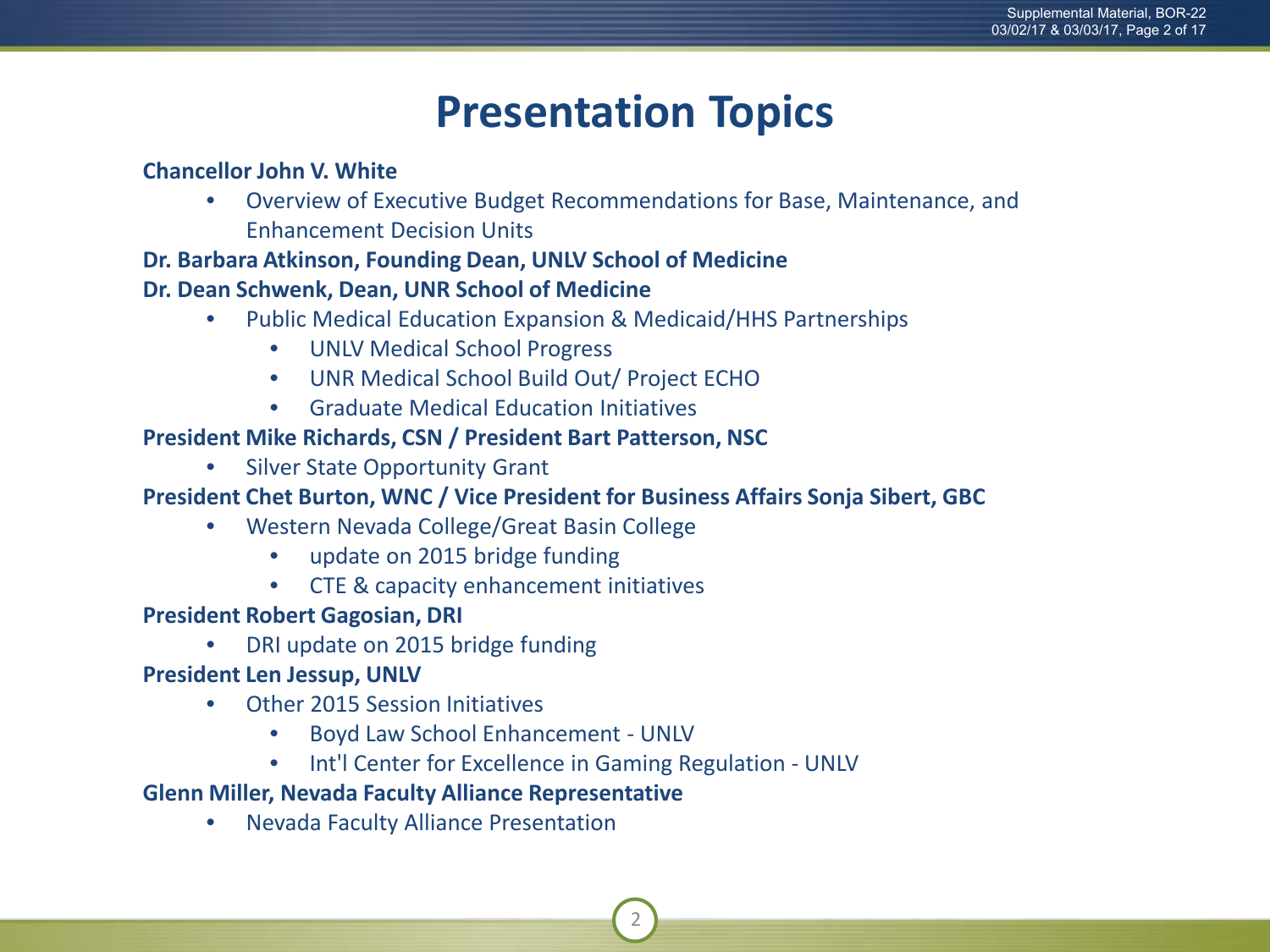### **Process of Building NSHE's Budget Request**

- Chancellor conducted campus visits in fall 2015
- Board discussion of priorities and process September 2015 and December 2015
- Board direction/priorities March 2016
- Governor's budget instruction mid-March 2016
	- Budget Construction all agencies
	- Enhancement Requests NSHE
- Board discussion of budget/approval of CIP request April 2016
- Board discussion of 5% cuts June 2016
- Board approval of agency budget request August 2016
- Board approval of revised enhancement request December 2016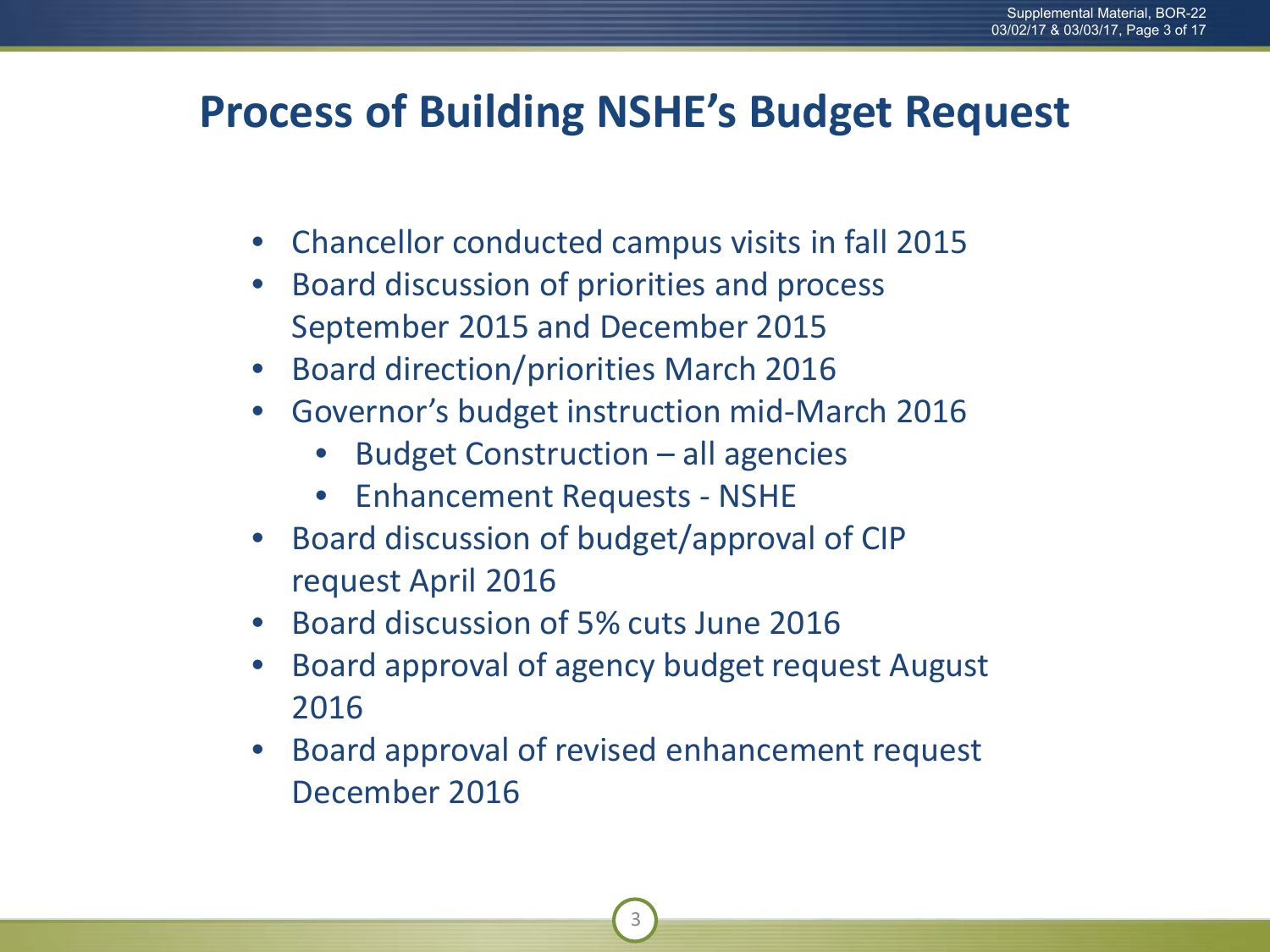### **Biennial Budget Summary**

#### **2017-18 and 2018-19 Budget Request Major Initiatives**

**(in millions)**

|                                              | <b>Board of Regents</b><br><b>Budget Request</b><br>(as of 12/2/16) |                | <b>Executive Budget</b><br><b>Recommendation</b><br>(1/17/17) |              | <b>BOR Request to</b><br><b>Executive Budget</b><br><b>Comparison</b> |                 |
|----------------------------------------------|---------------------------------------------------------------------|----------------|---------------------------------------------------------------|--------------|-----------------------------------------------------------------------|-----------------|
|                                              | <b>FY 18</b>                                                        | <b>FY 19</b>   | <b>FY 18</b>                                                  | <b>FY 19</b> | <b>FY 18</b>                                                          | <b>FY 19</b>    |
| <b>Professional Merit &amp; Benefits</b>     | \$10.80                                                             | \$21.86        | $\zeta$ -                                                     | $\zeta$ -    | \$(10.80)                                                             | \$(21.86)       |
| <b>Classified Step &amp; Benefits</b>        | \$2.93                                                              | \$3.92         | \$2.93                                                        | $$3.92$ est  | $\zeta$ -                                                             | $\frac{1}{2}$ - |
| <b>COLA</b> (2% in FY 18; add'l 2% in FY 19) | $\zeta$ -                                                           | $\mathsf{S}$ - | \$12.00                                                       | $$24.00$ est | \$12.00                                                               | \$24.00         |
| <b>Formula Caseload Growth</b>               |                                                                     |                |                                                               |              |                                                                       |                 |
| (FY 16 WSCH over FY 14)                      |                                                                     |                |                                                               |              |                                                                       |                 |
| <b>UNLV</b>                                  | \$14.80                                                             | \$14.80        | \$14.34                                                       | \$14.34      | \$(0.46)                                                              | \$(0.46)        |
| <b>UNR</b>                                   | \$10.60                                                             | \$10.60        | \$10.26                                                       | \$10.26      | \$(0.34)                                                              | \$(0.34)        |
| <b>CSN</b>                                   | \$0.22                                                              | \$0.22         | \$0.21                                                        | \$0.21       | \$(0.01)                                                              | \$(0.01)        |
| <b>GBC</b>                                   | \$1.13                                                              | \$1.13         | \$1.09                                                        | \$1.09       | \$(0.04)                                                              | \$(0.04)        |
| <b>TMCC</b>                                  | \$1.04                                                              | \$1.04         | \$1.00                                                        | \$1.00       | \$(0.04)                                                              | \$(0.04)        |
| <b>WNC</b>                                   | \$0.55                                                              | \$0.55         | \$0.53                                                        | \$0.53       | \$(0.02)                                                              | \$(0.02)        |
| <b>NSC</b>                                   | \$1.17                                                              | \$1.17         | \$1.13                                                        | \$1.13       | \$(0.04)                                                              | \$ (0.04)       |
| <b>Formula Caseload Growth Total</b>         | \$29.51                                                             | \$29.51        | \$28.56                                                       | \$28.56      | \$(0.95)                                                              | \$(0.95)        |
| <b>Formula Caseload Growth</b>               |                                                                     |                |                                                               |              |                                                                       |                 |
| <b>Adjustment - DRI</b>                      | \$(0.29)                                                            | \$(0.29)       | \$(0.29)                                                      | \$(0.29)     | \$-                                                                   | \$ -            |
| <b>UNLV School of Medicine Buildout</b>      | \$2.27                                                              | \$10.74        | \$2.27                                                        | \$10.74      | $\zeta$ -                                                             | $\zeta$ -       |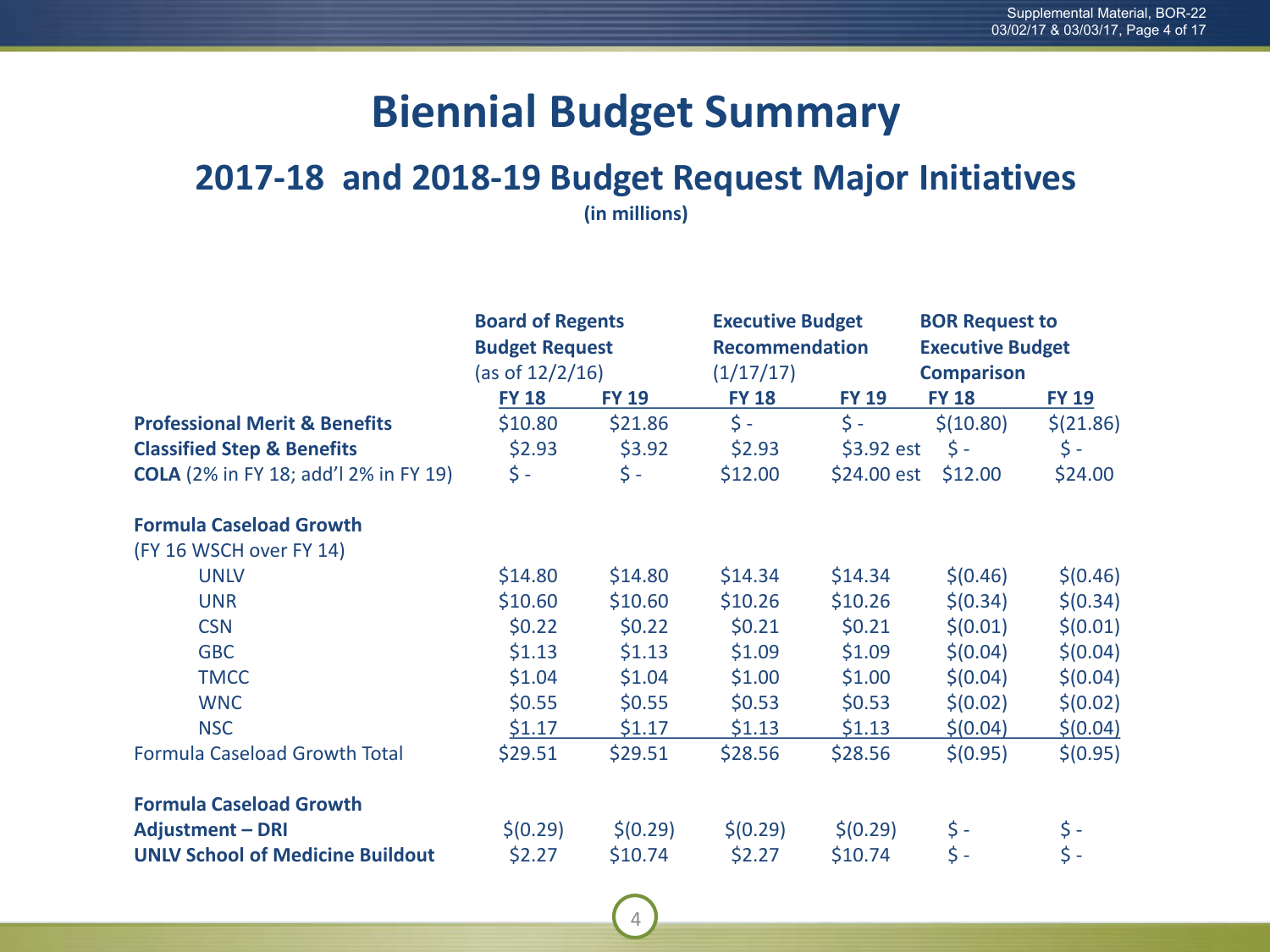### **Biennial Budget Summary**

|                                          | <b>Board of Regents</b><br><b>Budget Request</b> |              | <b>Executive Budget</b> |              | <b>BOR Request to</b>   |                              |  |
|------------------------------------------|--------------------------------------------------|--------------|-------------------------|--------------|-------------------------|------------------------------|--|
|                                          |                                                  |              | <b>Recommendation</b>   |              | <b>Executive Budget</b> |                              |  |
|                                          | (as of $12/2/16$ )                               |              | (1/17/17)               |              | <b>Comparison</b>       |                              |  |
|                                          | <b>FY 18</b>                                     | <b>FY 19</b> | <b>FY 18</b>            | <b>FY 19</b> | <b>FY 18</b>            | <b>FY 19</b>                 |  |
| <b>Formula Enhancement - CTE</b>         |                                                  |              |                         |              |                         |                              |  |
| <b>Weights (Community Colleges)</b>      |                                                  |              |                         |              |                         |                              |  |
| <b>CSN</b>                               | \$4.58                                           | \$6.10       | \$4.58                  | \$6.10       | $\zeta$ -               |                              |  |
| <b>GBC</b>                               | \$1.73                                           | \$2.30       | \$1.73                  | \$2.30       | $\frac{1}{2}$ -         |                              |  |
| <b>TMCC</b>                              | \$1.90                                           | \$2.53       | \$1.90                  | \$2.53       | $\frac{1}{2}$ =         |                              |  |
| <b>WNC</b>                               | \$0.98                                           | \$1.30       | \$0.98                  | \$1.30       | $5 -$                   | \$ -<br>\$ -<br>\$ -<br>\$ - |  |
| <b>Formula Enhancement Total</b>         | \$9.18                                           | \$12.24      | \$9.18                  | \$12.24      | $\frac{1}{2}$ =         |                              |  |
| <b>DRI Formula Correction</b>            | \$0.20                                           | \$0.20       | \$0.20                  | \$0.20       | $\zeta$ -               |                              |  |
| <b>Silver State Opportunity Grant</b>    | \$5.00                                           | \$5.00       | \$5.00                  | \$5.00       | $\zeta -$               | $\frac{5}{5}$ -              |  |
| <b>Capacity Enhancement - Systemwide</b> |                                                  |              |                         |              |                         |                              |  |
| <b>UNLV</b>                              |                                                  | \$2.90       | \$ -                    | \$2.90       |                         |                              |  |
| <b>UNR</b>                               |                                                  | \$2.20       | \$ -                    | \$2.90       | \$ -<br>\$ -            | \$\$\$\$\$<br>\$\$\$\$\$     |  |
| <b>CSN</b>                               |                                                  | \$2.60       | \$-                     | \$2.60       | $\frac{1}{2}$ -         |                              |  |
| <b>GBC</b>                               |                                                  | \$0.30       | \$ -                    | \$0.30       | $\uparrow$ -            |                              |  |
| <b>TMCC</b>                              | $\ddot{\S}$ -                                    | \$1.00       | $\ddot{\S}$ -           | \$1.00       | $\frac{1}{2}$ -         |                              |  |
| <b>WNC</b>                               | \$ -<br>\$ -                                     | \$0.39       | $\frac{1}{2}$ -         | \$0.39       | $\frac{1}{2}$ -         |                              |  |
| <b>DRI</b>                               |                                                  | \$0.20       | $\frac{1}{2}$ =         | \$0.20       | $\zeta$ -               |                              |  |
| <b>NSC</b>                               | $rac{\xi}{\xi}$ -                                | \$0.40       | $\zeta$ -               | \$0.40       | $\frac{1}{2}$ -         | \$ -<br>\$ -                 |  |
| <b>Formula Caseload Growth Total</b>     |                                                  | \$9.99       | $\zeta$ -               | \$9.99       | $\frac{1}{2}$ =         |                              |  |
| <b>DRI Weather Modification -</b>        |                                                  |              |                         |              |                         |                              |  |
| <b>Cloud Seeding</b>                     | \$0.68                                           | \$0.68       | \$0.68                  | \$0.68       | $\zeta$ -               | $\zeta$ -                    |  |
|                                          |                                                  | 5            |                         |              |                         |                              |  |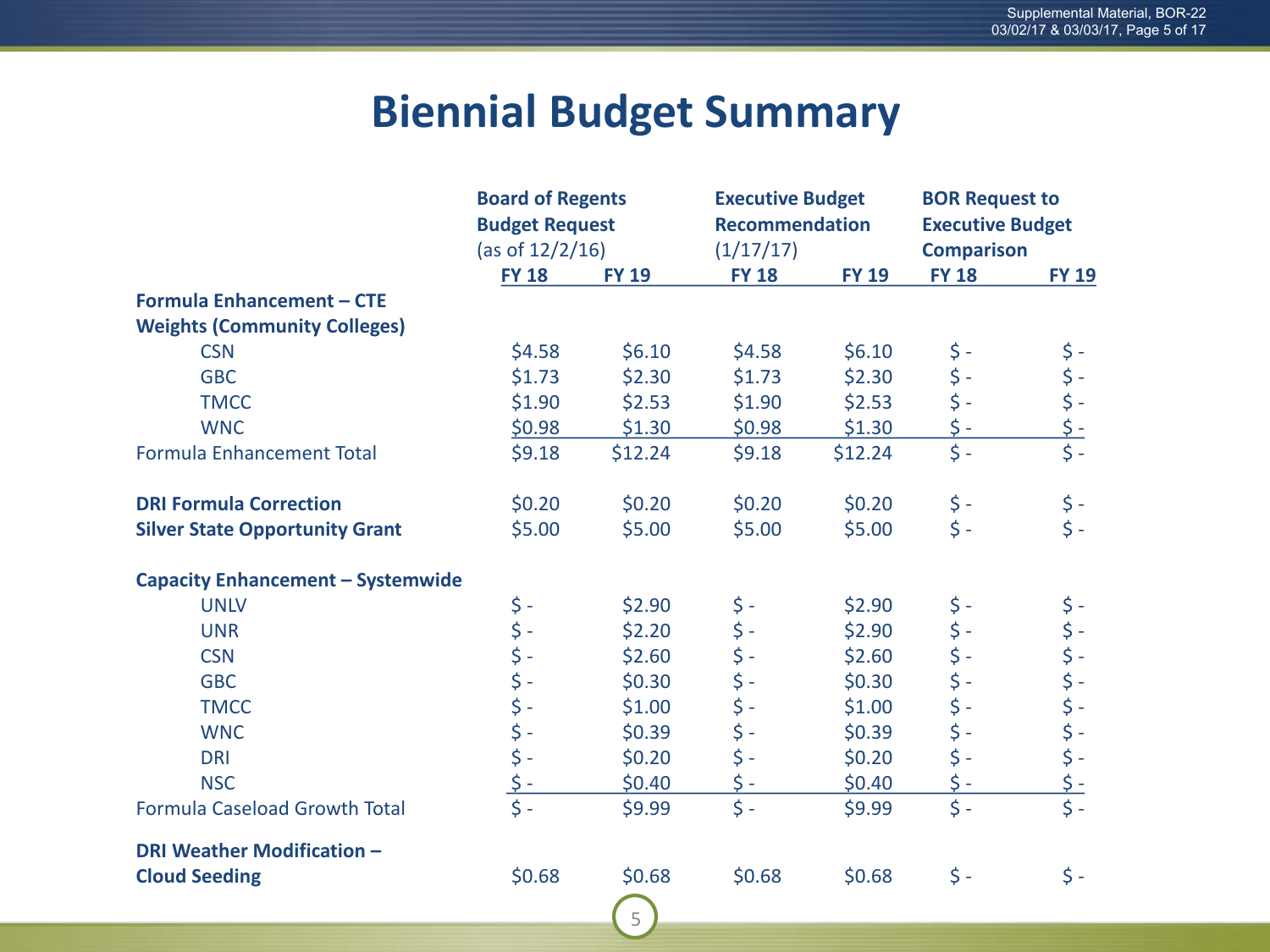# **NSHE: Percent of General Fund Budget Governor's Recommended Budget FY 2011-2019**

| <b>Fiscal Year</b> | % of GF | <b>General Fund</b> |
|--------------------|---------|---------------------|
|                    |         |                     |
| 2011               | 16.61%  | \$557,668,915       |
| 2012               | 15.39%  | \$472,328,321       |
| 2013               | 14.33%  | \$471,450,928       |
| 2014               | 14.73%  | \$484,717,850       |
| 2015               | 14.46%  | \$491,593,600       |
| 2016               | 15.19%  | \$547,417,291       |
| 2017               | 15.20%  | \$575,513,017       |
| 2018               | 15.42%  | *\$620,595,125      |
| 2019               | 15.87%  | *\$646,290,822      |

\*As recommended in the Executive Budget, pending budget adjustments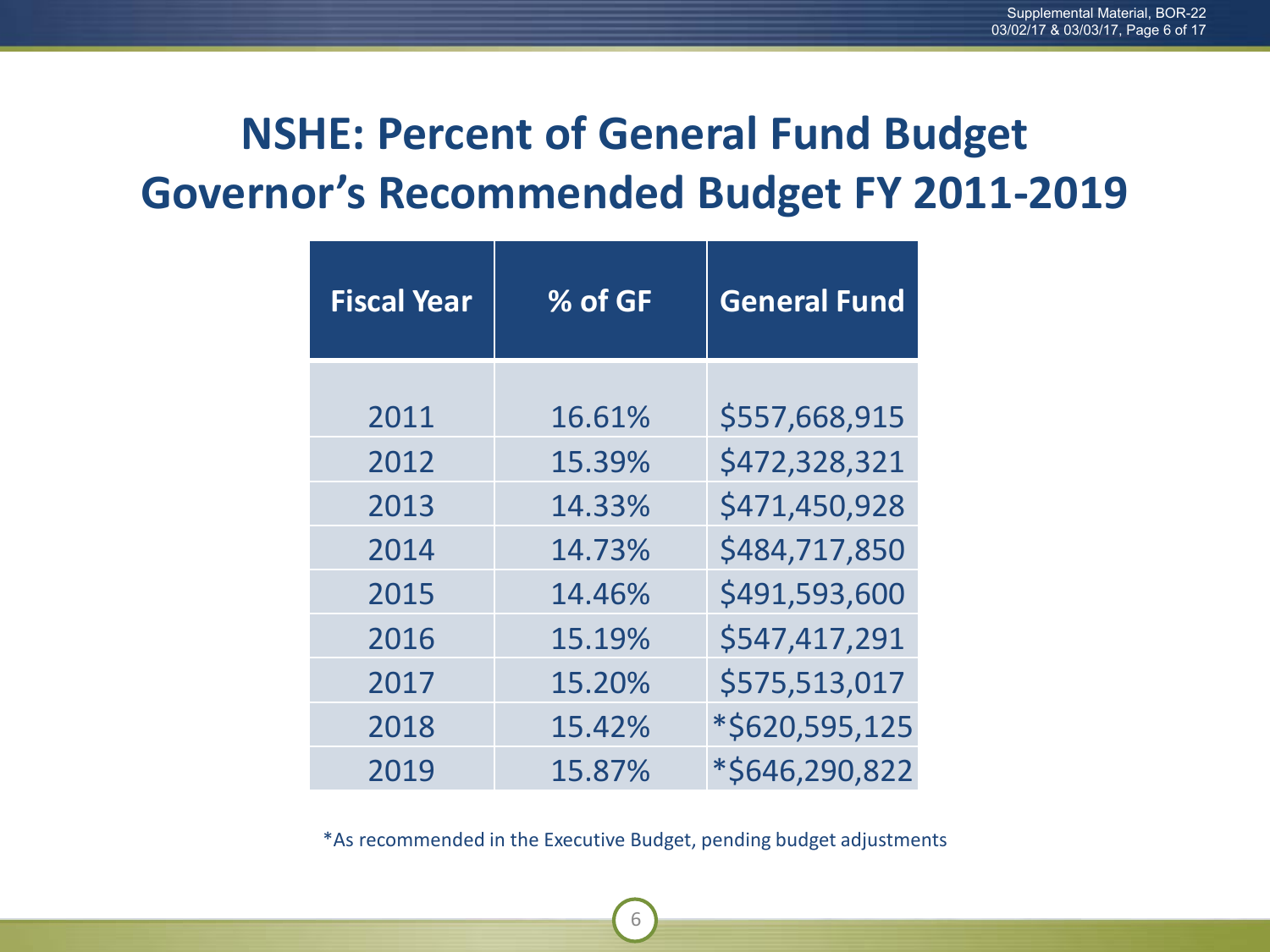### **NSHE: Biennial Budget Increase**

| \2015-17\       | $2017 - 19*$    | <b>Increase</b> | 8 % Change |
|-----------------|-----------------|-----------------|------------|
| \$1,122,930,308 | \$1,266,885,947 | \$143,955,639   | 12.8%      |

\*As recommended in the Executive Budget, pending budget adjustments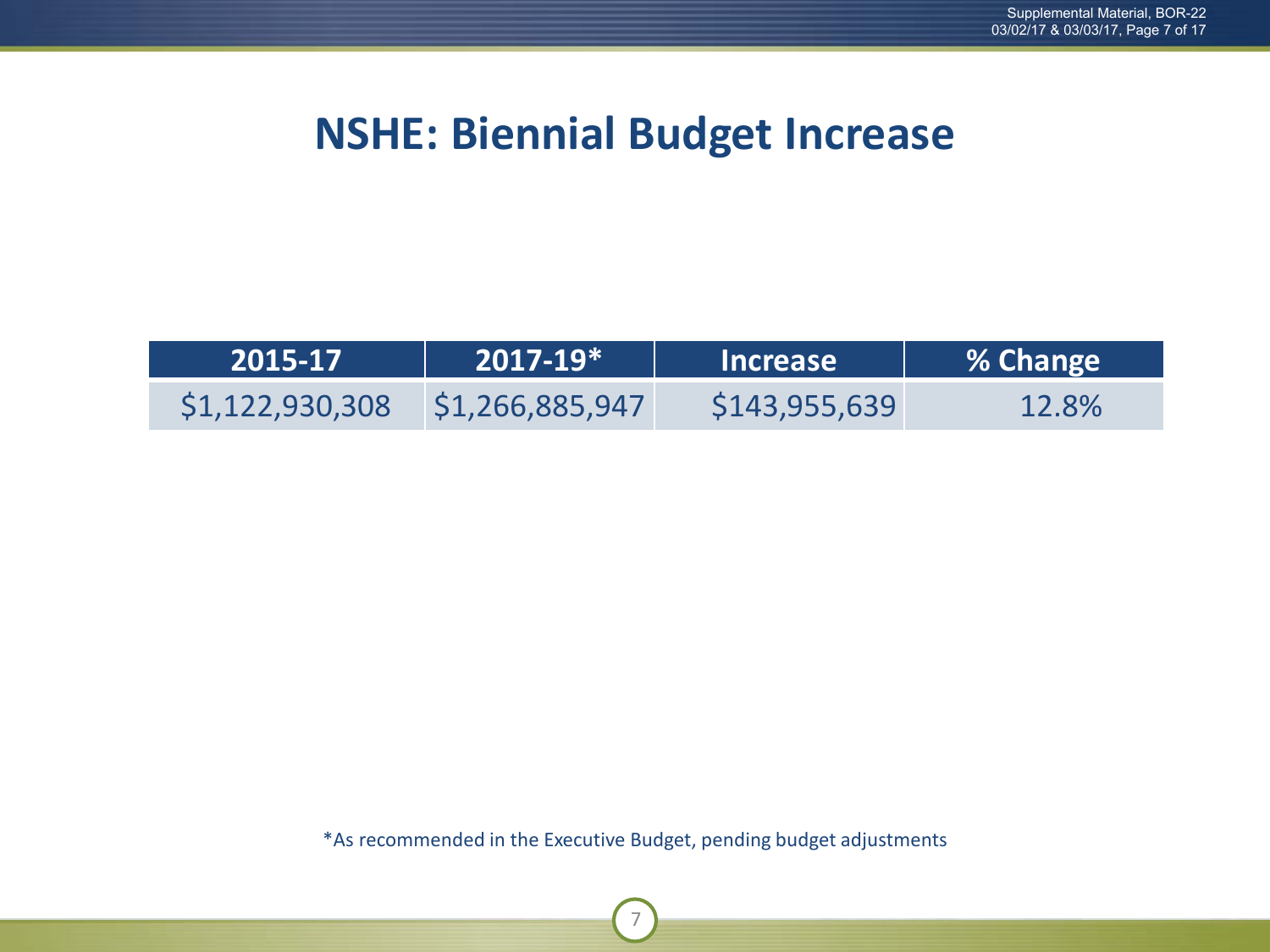### **NSHE Budgets: Formula & Non-Formula**

- **Non-formula accounts are traditional 'line item' budgets**
- **Formula Budgets don't fit well into the State Budget mechanism**
	- **NSHE Budget Starting Point**
		- FY 17 Leg Approved (not FY 16 Actuals)
			- o Removal of one time & adjustment of roll-ups estimated
		- 2x rule
			- o Impacted by formula
		- Vacancy Savings impact on WSCH driven appropriations
		- COLA/ Salary Adjustment budged by NSHE at 100% (funded to BOE @ 80%)
		- WSCH dollar amount is a calculated number, not fixed
	- **Base/maintenance presentation (no ability to fund map)**
		- Expenditures and authorized revenues (student fees)  $-1/3$  of budget
		- Allocation of adjustments to funding sources
	- **Unique employee classes and budget items**
		- NSHE professional staff (exempt)
		- DRI Technologists (non-exempt)
		- NSHE Professional Merit Pool requested as base item (similar to classified step)
	- **Recharge** 
		- Allocation of revenues and expenses between formula and non-formula budgets
		- In formula budgets but outside WSCH
	- **Manual upload of approximately 16,000 lines**
		- Only state agency that does not utilize NEBS
		- Current decentralized NSHE financial system
			- o 9 different data sources
			- o Impact of Workday implementation on this
	- **Reconciliation of some discrepancies pending (budget amendments)**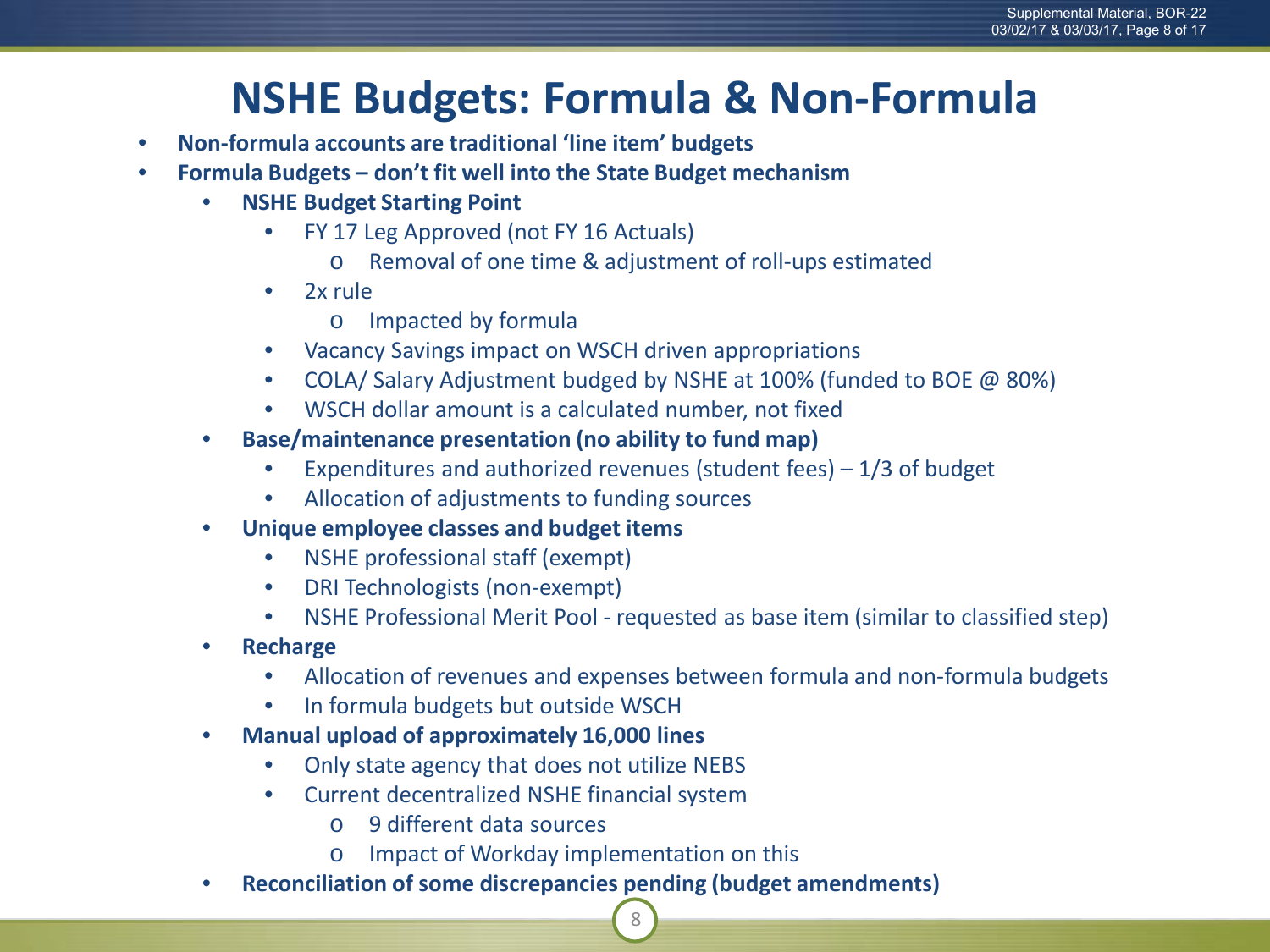# **FY 17 General Fund Compared to Governor's Recommended FY 18 & FY 19 General Fund**

|              |                     |                      |                   |                 |                 | <b>E289 DRI</b>   | E350           |                           |                  |                     |                    |                |
|--------------|---------------------|----------------------|-------------------|-----------------|-----------------|-------------------|----------------|---------------------------|------------------|---------------------|--------------------|----------------|
|              |                     | <b>2018 ADJUSTED</b> | M203              |                 |                 | <b>FORMULA</b>    | <b>CLOUD</b>   | E671 IT                   |                  |                     |                    |                |
|              | <b>2017 TOTAL</b>   | <b>BASE &amp;</b>    | CASELOAD          | <b>E286 CTE</b> | E288            | <b>CORRECTIO</b>  | <b>SEEDING</b> | <b>SALARY</b>             |                  | <b>2018 TOTAL</b>   | <b>FY18 CHANGE</b> | <b>PERCENT</b> |
|              | <b>GENERAL FUND</b> | <b>MAINTENANCE</b>   | <b>ADJUSTMENT</b> | WEIGHT          | <b>CAPACITY</b> | N                 |                | <b>PROGRAM ADJUSTMENT</b> | <b>2018 COLA</b> | <b>GENERAL FUND</b> | <b>FROM FY 17</b>  | <b>CHANGE</b>  |
| <b>UNR</b>   | 107,807,503         | 106,027,006          | 10,260,672        |                 |                 |                   |                | 66,337                    | 3,079,937        | 119,433,952         | 11,626,449         | 10.78%         |
| <b>UNLV</b>  | 150,412,402         | 148,643,758          | 14,338,345        |                 | ٠               | ٠                 | $\sim$         | 30,928                    | 4,172,479        | 167,185,510         | 16,773,108         | 11.15%         |
| <b>CSN</b>   | 91,159,535          | 90,206,847           | 212,820           | 4,575,464       |                 |                   |                | 8,427                     | 1,831,811        | 96,835,369          | 5,675,834          | 6.23%          |
| <b>TMCC</b>  | 31,387,115          | 30,906,318           | 1,008,056         | 1,898,675       | $\sim$          | ٠                 | ٠              | 12,978                    | 651,952          | 34,477,979          | 3,090,864          | 9.85%          |
| <b>GBC</b>   | 12,451,335          | 10,634,294           | 1,092,048         | 1,731,494       |                 |                   |                |                           | 223,286          | 13,681,122          | 1,229,787          | 9.88%          |
| <b>WNC</b>   | 13,079,059          | 11,981,958           | 532,051           | 978,113         | L               |                   |                | 7,767                     | 231,069          | 13,730,958          | 651,899            | 4.98%          |
| <b>NSC</b>   | 14,805,887          | 14,743,510           | 1,134,274         |                 |                 |                   |                |                           | 272,364          | 16,150,148          | 1,344,261          | 9.08%          |
| <b>DRI</b>   | 7,460,667           | 7,105,646            | (308, 845)        |                 |                 | 195,326           | 683,656        |                           | 119,254          | 7,795,037           | 334,370            | 4.48%          |
| <b>TOTAL</b> | 428,563,503         | 420,249,337          | 28,269,421        | 9,183,746       | ٠               | 195,326           | 683,656        | 126,437                   | 10,582,152       | 469,290,075         | 40,726,572         |                |
|              |                     |                      |                   |                 |                 |                   |                |                           |                  |                     |                    |                |
|              |                     |                      |                   |                 |                 |                   | E350           |                           |                  |                     |                    |                |
|              |                     | <b>2019 ADJUSTED</b> | M203              |                 |                 | <b>E289 DRI</b>   | <b>CLOUD</b>   | E671 IT                   |                  |                     |                    |                |
|              | <b>2017 TOTAL</b>   | <b>BASE &amp;</b>    | CASELOAD          | <b>E286 CTE</b> | E288            | <b>FORMULA</b>    | <b>SEEDING</b> | <b>SALARY</b>             |                  | <b>2019 TOTAL</b>   | <b>FY19 CHANGE</b> | <b>PERCENT</b> |
|              | <b>GENERAL FUND</b> | <b>MAINTENANCE</b>   | <b>ADJUSTMENT</b> | WEIGHT          | <b>CAPACITY</b> | <b>CORRECTION</b> |                | PROGRAM ADJUSTMENT        | <b>2019 COLA</b> | <b>GENERAL FUND</b> | <b>FROM FY17</b>   | <b>CHANGE</b>  |
| <b>UNR</b>   | 107,807,503         | 103,799,398          | 10,260,672        |                 | 2,200,000       |                   |                | 67,743                    | 6,236,083        | 122,563,896         | 14,756,393         | 13.69%         |
| <b>UNLV</b>  | 150,412,402         | 145,530,975          | 14,338,345        |                 | 2,900,000       |                   |                | 31,615                    | 8,445,837        | 171,246,772         | 20,834,370         | 13.85%         |
| <b>CSN</b>   | 91,159,535          | 88,417,745           | 212,820           | 6,100,619       | 2,600,000       |                   |                | 8,445                     | 3,710,260        | 101,049,889         | 9,890,354          | 10.85%         |
| <b>TMCC</b>  | 31,387,115          | 30,274,636           | 1,008,056         | 2,531,567       | 1,000,000       | ÷.                | $\sim$         | 12,990                    | 1,320,739        | 36,147,988          | 4,760,873          | 15.17%         |
| <b>GBC</b>   | 12,451,335          | 10,420,502           | 1,092,048         | 2,308,659       | 300,000         |                   | ٠              |                           | 452,371          | 14,573,580          | 2,122,245          | 17.04%         |
| <b>WNC</b>   | 13,079,059          | 11,748,534           | 532,051           | 1,304,150       | 393,189         |                   |                | 7,985                     | 467,882          | 14,453,791          | 1,374,732          | 10.51%         |
| <b>NSC</b>   | 14,805,887          | 14,429,375           | 1,134,274         |                 | 399,999         |                   |                |                           | 550,880          | 16,514,528          | 1,708,641          | 11.54%         |
| <b>DRI</b>   | 7,460,667           | 7,131,559            | (305, 422)        |                 | 200,000         | 198,149           | 683,760        |                           | 241,812          | 8,149,858           | 689,191            | 9.24%          |
| <b>TOTAL</b> |                     |                      |                   |                 |                 |                   |                | 128,778                   | 21,425,864       | 484,700,302         | 56,136,799         |                |
|              | 428,563,503         | 411,752,724          | 28,272,844        | 12,244,995      | 9,993,188       | 198,149           | 683,760        |                           |                  |                     |                    |                |
|              |                     |                      |                   |                 |                 |                   |                |                           |                  |                     |                    |                |

9

Adjusted Base and Maintenance columns include fringe benefit changes, classified step increases and formula distribution.

FY 17 Total General Fund includes Performance Pool at 100% and COLA at 100%

FY 18 & FY 19 Adjusted Base includes performance pool at full value.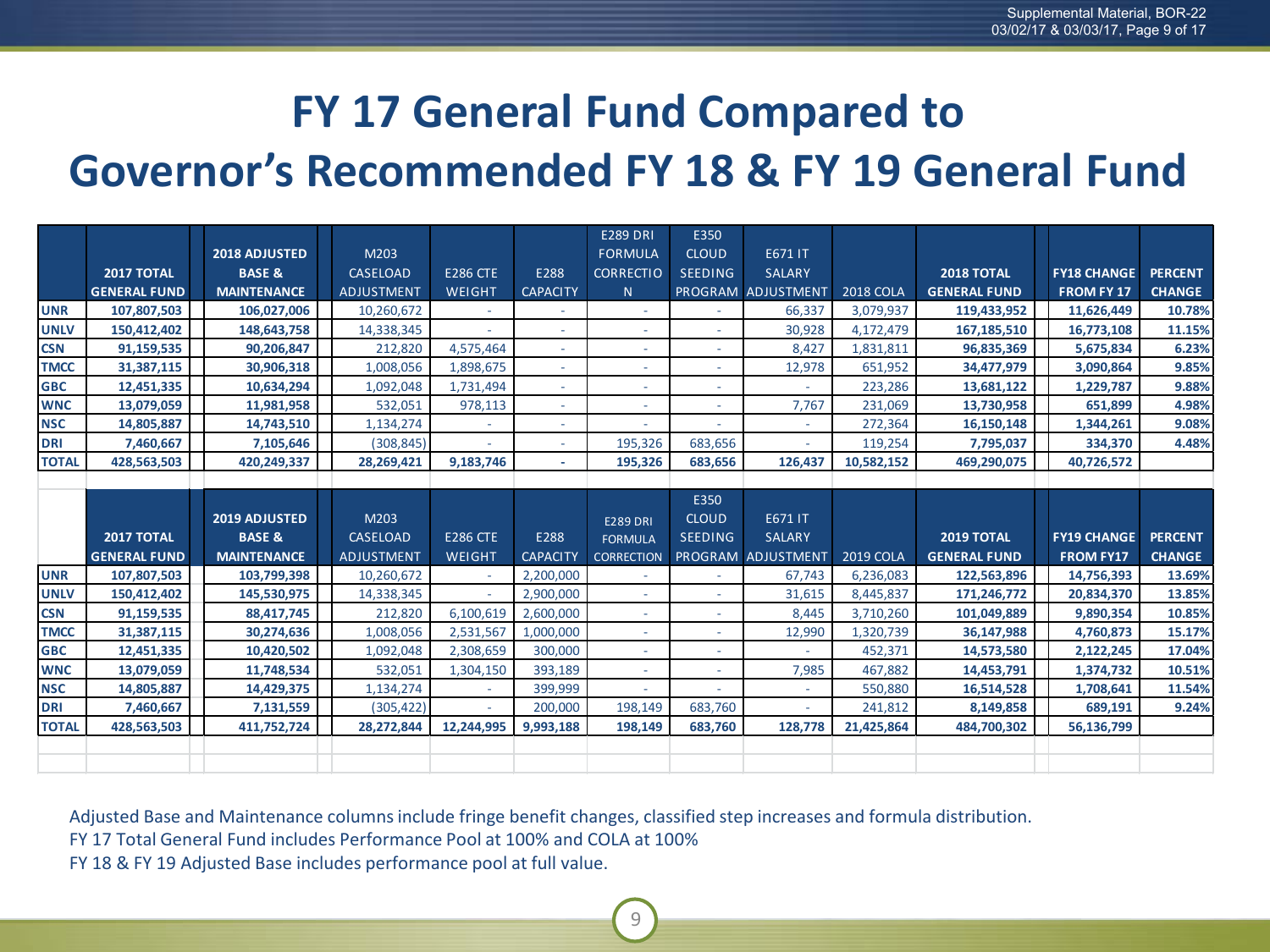## **FY 17 General Fund Compared to Governor's Recommended FY 18 General Fund**

|                                         |                     | <b>2018 ADJUSTED</b> |                    |                      |                          |                       |                           |                         |                |
|-----------------------------------------|---------------------|----------------------|--------------------|----------------------|--------------------------|-----------------------|---------------------------|-------------------------|----------------|
|                                         | <b>2017 TOTAL</b>   | <b>BASE &amp;</b>    | <b>Est COLA at</b> | <b>E275 UNLV-SOM</b> | <b>E287 SILVER STATE</b> | <b>E671 IT SALARY</b> | <b>2018 TOTAL GENERAL</b> | <b>FY18 CHANGE FROM</b> | <b>PERCENT</b> |
| <b>SCHOOL</b>                           | <b>GENERAL FUND</b> | <b>MAINTENANCE</b>   | 100%               | <b>ENHANCEMENT</b>   | <b>ENHANCEMENT</b>       | <b>ADJUSTMENT</b>     | <b>FUND</b>               | <b>FY 17</b>            | <b>CHANGE</b>  |
| <b>UNR-SOM</b>                          | 37,633,945          | 36,166,201           | 597,260            |                      |                          | 4,554                 | 36,768,015                | (865,930)               | $-2.30%$       |
| <b>UNR-Athletics</b>                    | 5,237,224           | 5,390,606            | 25,427             |                      |                          |                       | 5,416,033                 | 178,809                 | 3.41%          |
| <b>UNR-State Wide Programs</b>          | 8,225,355           | 8,182,865            | 93,831             |                      |                          |                       | 8,276,696                 | 51,341                  | 0.62%          |
| <b>UNR-Coop</b>                         | 3,866,204           | 3,596,224            | 94,743             |                      |                          | 4,268                 | 3,695,235                 | (170, 969)              | $-4.42%$       |
| <b>UNR-AG</b>                           | 5,214,656           | 5,317,181            | 138,607            |                      |                          | 2,252                 | 5,458,040                 | 243,384                 | 4.67%          |
| <b>UNR-State Health Lab</b>             | 1,618,029           | 1,691,457            | 26,921             |                      |                          |                       | 1.718.378                 | 100,349                 | 6.20%          |
| <b>UNR-Press</b>                        | 442,827             | 429,371              | 7,855              |                      |                          |                       | 437.226                   | (5,601)                 | $-1.26%$       |
| <b>UNR-BCN</b>                          | 1,994,827           | 2,031,715            | 36,746             |                      |                          |                       | 2,068,461                 | 73,634                  | 3.69%          |
|                                         |                     |                      |                    |                      |                          |                       |                           |                         |                |
| <b>UNLV-Athletics</b>                   | 7,358,586           | 7,802,863            | 29,018             |                      |                          |                       | 7,831,881                 | 473,295                 | 6.43%          |
| <b>UNLV-Law</b>                         | 9,676,491           | 9,778,431            | 227,532            |                      |                          |                       | 10,005,963                | 329,472                 | 3.40%          |
| <b>UNLV-State Wide Programs</b>         | 3,530,711           | 3,720,028            | 30,401             |                      |                          |                       | 3,750,429                 | 219,718                 | 6.22%          |
| <b>UNLV-Dental</b>                      | 8,665,053           | 9,187,278            | 318.116            |                      |                          |                       | 9,505,394                 | 840,341                 | 9.70%          |
| <b>UNLV-SOM</b>                         | 19,567,702          | 19,471,372           | 207,086            | 2,257,220            |                          |                       | 21,935,678                | 2,367,976               | 12.10%         |
| <b>UNLV-BCS</b>                         | 1,780,917           | 1,853,734            | 29,251             |                      |                          |                       | 1,882,985                 | 102,068                 | 5.73%          |
|                                         |                     |                      |                    |                      |                          |                       |                           |                         |                |
| <b>SA</b>                               | 4,818,510           | 4,930,277            | 70,693             |                      |                          |                       | 5,000,970                 | 182,460                 | 3.79%          |
| SA-SCS                                  | 18,007,064          | 18,105,090           | 214,325            |                      |                          | 39,249                | 18,358,664                | 351,600                 | 1.95%          |
| <b>SA-Special Projects</b>              | 2.006.735           | 2,008,299            | 14.637             |                      |                          |                       | 2.022.936                 | 16,201                  | 0.81%          |
| SA-Silver State Op Grant                | 2,500,000           | 2,500,000            | ٠                  |                      | 2,500,000                |                       | 5,000,000                 | 2,500,000               | 100.00%        |
| <b>State Funded Perkins Loans</b>       | 35,793              | 35,793               | $\sim$             |                      |                          |                       | 35,793                    |                         | 0.00%          |
| <b>Education for Dependent Children</b> | 17,150              | 33,569               |                    |                      |                          |                       | 33,569                    | 16,419                  | 95.74%         |
| <b>Total</b>                            | 142,197,779         | 142,232,354          | 2,162,449          | 2,257,220            | 2,500,000                | 50,323                | 149,202,346               | 7,004,567               |                |
|                                         |                     |                      |                    |                      |                          |                       |                           |                         |                |
|                                         |                     |                      |                    |                      |                          |                       |                           |                         |                |
|                                         |                     |                      |                    |                      |                          |                       |                           |                         |                |
|                                         |                     |                      |                    |                      |                          |                       |                           |                         |                |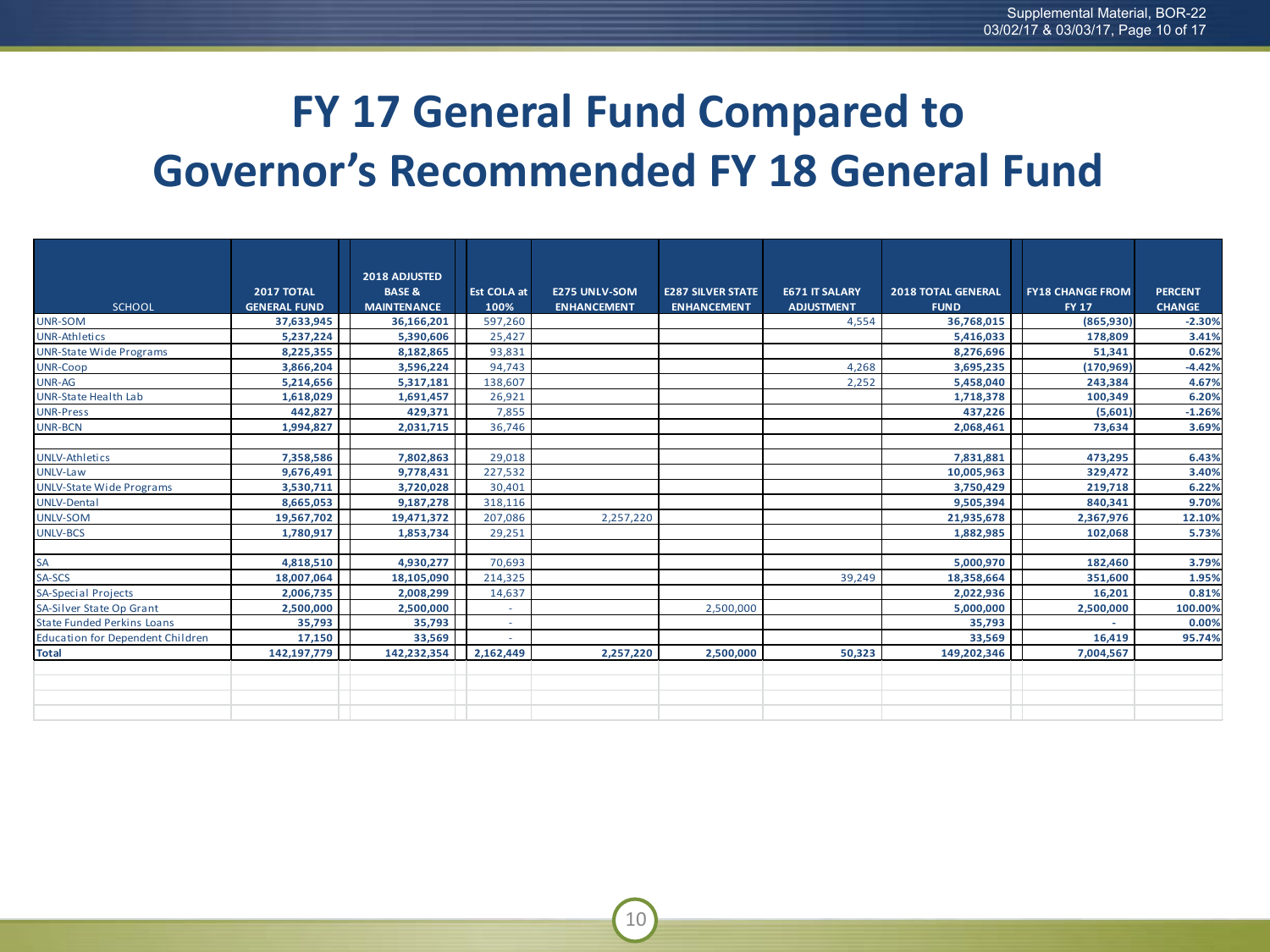## **FY 17 General Fund Compared to Governor's Recommended FY 19 General Fund**

|                                   |                     | <b>2019 ADJUSTED</b> |              |                      |                          |                       |                     |                    |                |
|-----------------------------------|---------------------|----------------------|--------------|----------------------|--------------------------|-----------------------|---------------------|--------------------|----------------|
|                                   | 2017 TOTAL          | <b>BASE &amp;</b>    | Est. COLA at | <b>E275 UNLV-SOM</b> | <b>E287 SILVER STATE</b> | <b>E671 IT SALARY</b> | <b>2019 TOTAL</b>   | <b>FY19 CHANGE</b> | <b>PERCENT</b> |
| <b>SCHOOL</b>                     | <b>GENERAL FUND</b> | <b>MAINTENANCE</b>   | 100%         | <b>ENHANCEMENT</b>   | <b>ENHANCEMENT</b>       | <b>ADJUSTMENT</b>     | <b>GENERAL FUND</b> | <b>FROM FY 17</b>  | <b>CHANGE</b>  |
| <b>UNR-SOM</b>                    | 37,633,945          | 36,004,685           | 611,512      |                      |                          | 4,781                 | 36,620,978          | (1,012,967)        | $-2.69%$       |
| <b>UNR-Athletics</b>              | 5,237,224           | 5,399,390            | 26,140       |                      |                          |                       | 5,425,530           | 188,306            | 3.60%          |
| <b>UNR-State Wide Programs</b>    | 8,225,355           | 8,191,943            | 96,084       |                      |                          |                       | 8,288,027           | 62,672             | 0.76%          |
| <b>UNR-Coop</b>                   | 3,866,204           | 3,606,643            | 97,042       |                      |                          | 4,162                 | 3,707,847           | (158, 357)         | $-4.10%$       |
| <b>UNR-AG</b>                     | 5,214,656           | 5,325,430            | 141,692      |                      |                          | 2,249                 | 5,469,371           | 254,715            | 4.88%          |
| <b>UNR-State Health Lab</b>       | 1,618,029           | 1,698,083            | 27,973       |                      |                          |                       | 1,726,056           | 108,027            | 6.68%          |
| <b>UNR-Press</b>                  | 442,827             | 428,786              | 8,012        |                      |                          |                       | 436,798             | (6,029)            | $-1.36%$       |
| <b>UNR-BCN</b>                    | 1,994,827           | 2,047,681            | 37,867       |                      |                          |                       | 2,085,548           | 90,721             | 4.55%          |
|                                   |                     |                      |              |                      |                          |                       |                     |                    |                |
| <b>UNLV-Athletics</b>             | 7,358,586           | 7,790,952            | 29,626       |                      |                          |                       | 7,820,578           | 461,992            | 6.28%          |
| <b>UNLV-Law</b>                   | 9,676,491           | 9,791,709            | 232,618      |                      |                          |                       | 10,024,327          | 347,836            | 3.59%          |
| <b>UNLV-State Wide Programs</b>   | 3,530,711           | 3,717,956            | 31,042       |                      |                          |                       | 3,748,998           | 218,287            | 6.18%          |
| <b>UNLV-Dental</b>                | 8,665,053           | 9,104,549            | 326,709      |                      |                          |                       | 9,431,258           | 766,205            | 8.84%          |
| UNLV-SOM                          | 19,567,702          | 19,517,673           | 211,753      | 10,645,736           |                          |                       | 30,375,162          | 10,807,460         | 55.23%         |
| <b>UNLV-BCS</b>                   | 1,780,917           | 1,875,126            | 30,113       |                      |                          |                       | 1,905,239           | 124,322            | 6.98%          |
|                                   |                     |                      |              |                      |                          |                       |                     |                    |                |
| <b>SA</b>                         | 4,818,510           | 4,926,258            | 72,131       |                      |                          |                       | 4,998,389           | 179,879            | 3.73%          |
| <b>SA-SCS</b>                     | 18,007,064          | 18,105,636           | 219,230      |                      |                          | 39,632                | 18,364,498          | 357,434            | 1.98%          |
| <b>SA-Special Projects</b>        | 2,006,735           | 2,007,251            | 14,929       |                      |                          |                       | 2,022,180           | 15,445             | 0.77%          |
| SA-Silver State Op Grant          | 2,500,000           | 2,500,000            | ÷.           |                      | 2,500,000                |                       | 5,000,000           | 2,500,000          | 100.00%        |
| <b>State Funded Perkins Loans</b> | 35,793              | 35,793               | $\sim$       |                      |                          |                       | 35,793              | ٠                  | 0.00%          |
| <b>Education for Dependent</b>    |                     |                      |              |                      |                          |                       |                     |                    |                |
| Children                          | 17,150              | 17,150               |              |                      |                          |                       | 17,150              |                    | 0.00%          |
| <b>Total</b>                      | 142,197,779         | 142,092,694          | 2,214,473    | 10,645,736           | 2,500,000                | 50,824                | 157,503,727         | 15,305,948         |                |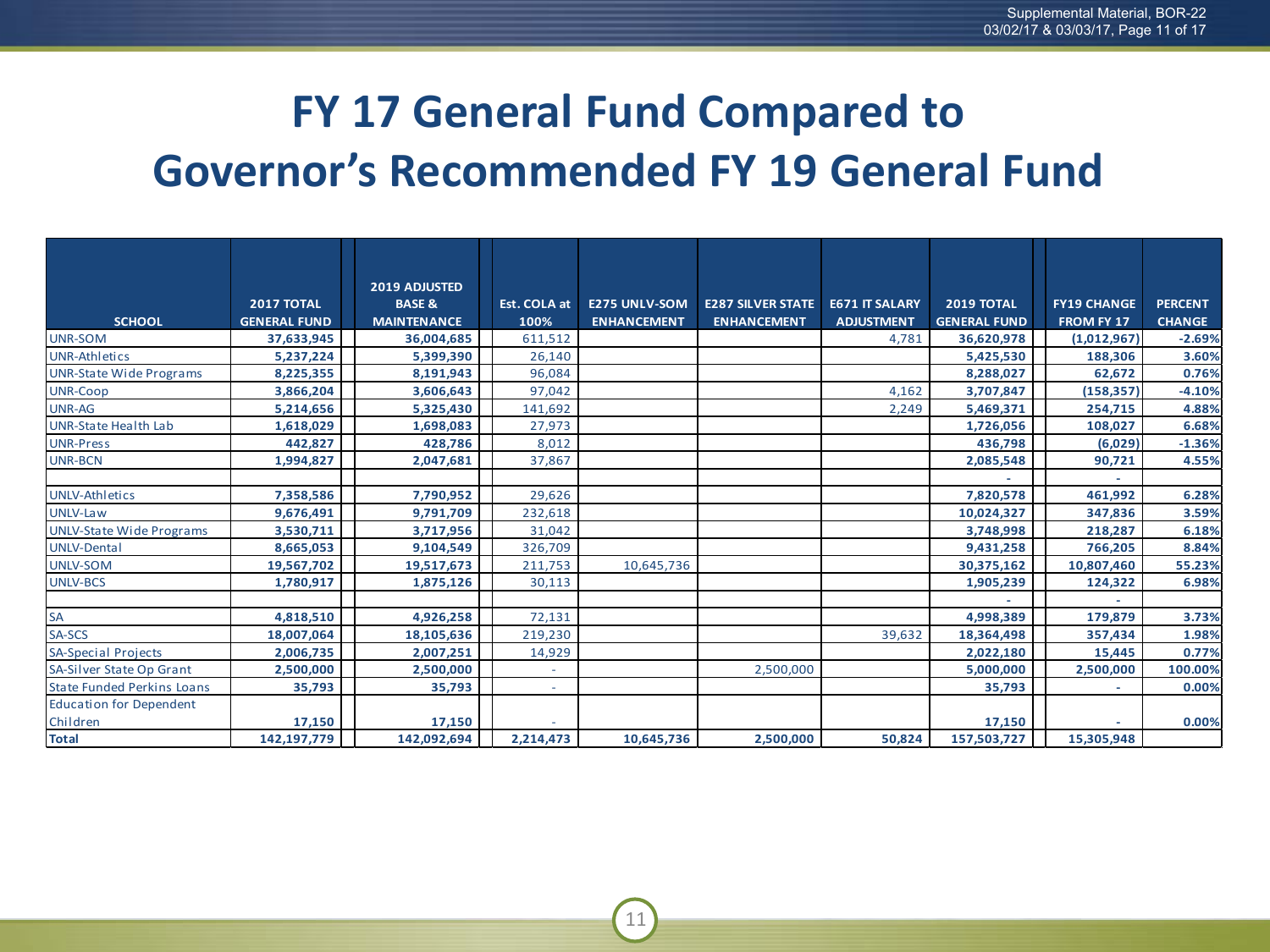### **Registration Fees and Non-Resident Tuition**

| <b>Registration Fees</b>                                                             | 2014-15           | 2015-16           | 2016-17           | 2017-18           | 2018-19           |
|--------------------------------------------------------------------------------------|-------------------|-------------------|-------------------|-------------------|-------------------|
| <b>Registration Fees, Universities</b>                                               | \$191.50/         | \$199.25/         | \$207.25/         | \$215.50/         | \$224.00/         |
| (undergraduate)                                                                      | <b>Per Credit</b> | <b>Per Credit</b> | <b>Per Credit</b> | <b>Per Credit</b> | <b>Per Credit</b> |
| <b>Registration Fees, Universities</b>                                               | \$264.00/         | \$264.00/         | \$264.00/         | \$269.25/         | \$274.75/         |
| (graduate)                                                                           | <b>Per Credit</b> | <b>Per Credit</b> | <b>Per Credit</b> | <b>Per Credit</b> | <b>Per Credit</b> |
| <b>Registration Fees, NSC</b>                                                        | \$138.25/         | \$141.75/         | \$146.75/         | \$151.75/         | \$157.00/         |
| (undergraduate)                                                                      | <b>Per Credit</b> | <b>Per Credit</b> | <b>Per Credit</b> | <b>Per Credit</b> | <b>Per Credit</b> |
| <b>Registration Fees, Community</b>                                                  | \$138.25/         | \$143.75/         | \$149.50/         | \$155.50/         | \$161.75/         |
| <b>Colleges (upper-division)</b>                                                     | <b>Per Credit</b> | <b>Per Credit</b> | <b>Per Credit</b> | <b>Per Credit</b> | <b>Per Credit</b> |
| <b>Registration Fees, Community</b>                                                  | \$84.50/          | \$88.00/          | \$91.50/          | \$95.00/          | \$98.75/          |
| <b>Colleges (lower-division)</b>                                                     | <b>Per Credit</b> | <b>Per Credit</b> | <b>Per Credit</b> | <b>Per Credit</b> | <b>Per Credit</b> |
| <b>Non-Resident Tuition</b><br>(Rates are assessed in addition to registration fees) |                   |                   |                   |                   |                   |
| Full-time* Non-resident Tuition,                                                     | \$13,910/         | \$13,910/         | \$13,910/         | \$14,188/         | \$14,472/         |
| Universities                                                                         | Per Year          | <b>Per Year</b>   | Per Year          | Per Year          | <b>Per Year</b>   |
| Full-time* Non-resident Tuition,                                                     | \$10,275/         | \$10,686/         | \$11,113/         | \$11,558/         | \$12.020/         |
| <b>NSC</b>                                                                           | Per Year          | <b>Per Year</b>   | Per Year          | Per Year          | Per Year          |
| Full-time* Non-resident Tuition,                                                     | \$6,645/          | \$6,645/          | \$6,645/          | \$6,778/          | \$6,913/          |
| <b>Community College</b>                                                             | <b>Per Year</b>   | <b>Per Year</b>   | Per Year          | Per Year          | Per Year          |

\*Full-time non-resident tuition rates are assessed to students enrolled in 7 or more credits.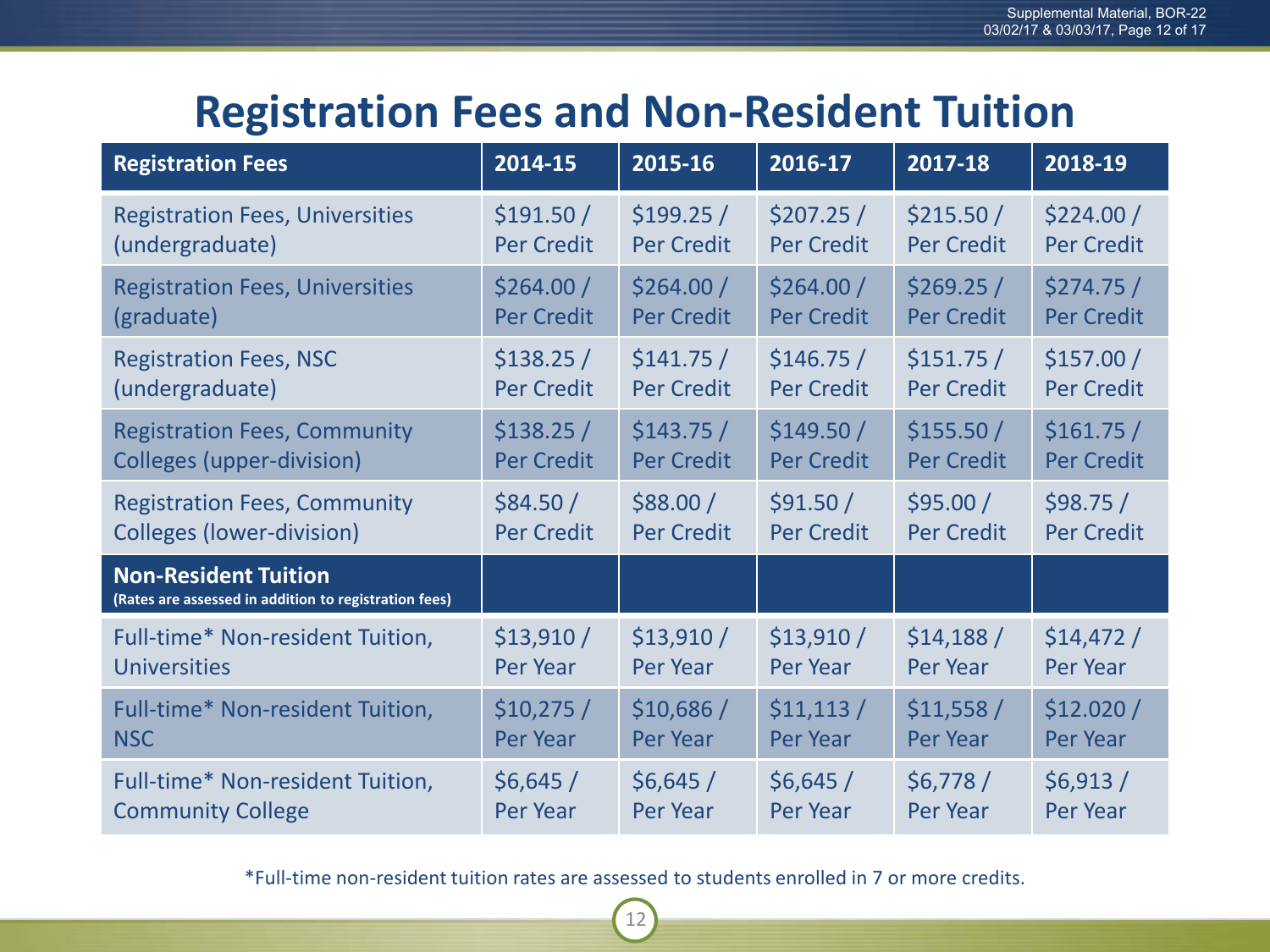### **Tuition & Fee Comparisons with WICHE States, 2015-16 Public 2-Year Institutions**

13

#### **RESIDENT Tuition and Fees at Public Two-Year Institutions Tuition and State Ranking<sup>1</sup> in the WICHE Region, State Averages**

| <b>State</b>        | 2015-16 | Rank |
|---------------------|---------|------|
| <b>CALIFORNIA</b>   | \$1,380 | 1    |
| <b>NEW MEXICO</b>   | \$1,810 | 2    |
| <b>ARIZONA</b>      | \$2,482 | 3    |
| <b>WYOMING</b>      | \$2,722 | 4    |
| NEVADA <sup>2</sup> | \$2,805 | 5    |
| <b>IDAHO</b>        | \$3,395 | 6    |
| <b>MONTANA</b>      | \$3,498 | 7    |
| <b>UTAH</b>         | \$3,514 | 8    |
| <b>HAWAII</b>       | \$3,668 | 9    |
| <b>COLORADO</b>     | \$4,025 | 10   |
| WASHINGTON          | \$4,169 | 11   |
| NORTH DAKOTA        | \$4,440 | 12   |
| <b>OREGON</b>       | \$4,610 | 13   |
| <b>SOUTH DAKOTA</b> | \$6,400 | 14   |
| <b>ALASKA</b>       |         | 15   |
| <b>Median</b>       | \$3,506 |      |

<sup>1</sup> Ranking of  $1 =$  low est avg. tuition;  $15 =$  highest avg. tuition.

<sup>2</sup> Nevada:  $$2,805 = ($88 \times 30) + tech fee$ . No change in rank from 2014-15.

Source: Table 7a, *Tuition & Fees In Public Higher Education in the West,* 2015-16, WICHE.

#### **NON-RESIDENT Tuition and Fees at Public Two-Year Institutions in the WICHE Region, State Averages Tuition and State Ranking<sup>1</sup>**

| <b>State</b>        | 2015-16  | Rank |
|---------------------|----------|------|
| <b>NEW MEXICO</b>   | \$4,650  | 1    |
| <b>SOUTH DAKOTA</b> | \$6,400  | 2    |
| <b>WYOMING</b>      | \$6,709  | 3    |
| NORTH DAKOTA        | \$7,202  | 4    |
| <b>CALIFORNIA</b>   | \$7,345  | 5    |
| <b>IDAHO</b>        | \$9,047  | 6    |
| <b>OREGON</b>       | \$9,312  | 7    |
| NEVADA <sup>2</sup> | \$9,450  | 8    |
| <b>WASHINGTON</b>   | \$9,562  | 9    |
| <b>MONTANA</b>      | \$9,644  | 10   |
| <b>ARIZONA</b>      | \$9,720  | 11   |
| <b>UTAH</b>         | \$9,831  | 12   |
| <b>HAWAII</b>       | \$9,908  | 13   |
| <b>COLORADO</b>     | \$12,769 | 14   |
| ALASKA              |          | 15   |
| <b>Median</b>       | \$9,381  |      |

<sup>1</sup> Ranking of 1 = low est avg. tuition; 15 = highest avg. tuition.

<sup>2</sup> Nevada:  $$9,450 = ($88 \times 30) +$  tech fee + non-resident tuition. No change in rank from 2014-15. Source: Table 7a, *Tuition & Fees In Public Higher Education in the West* , 2015-16, WICHE.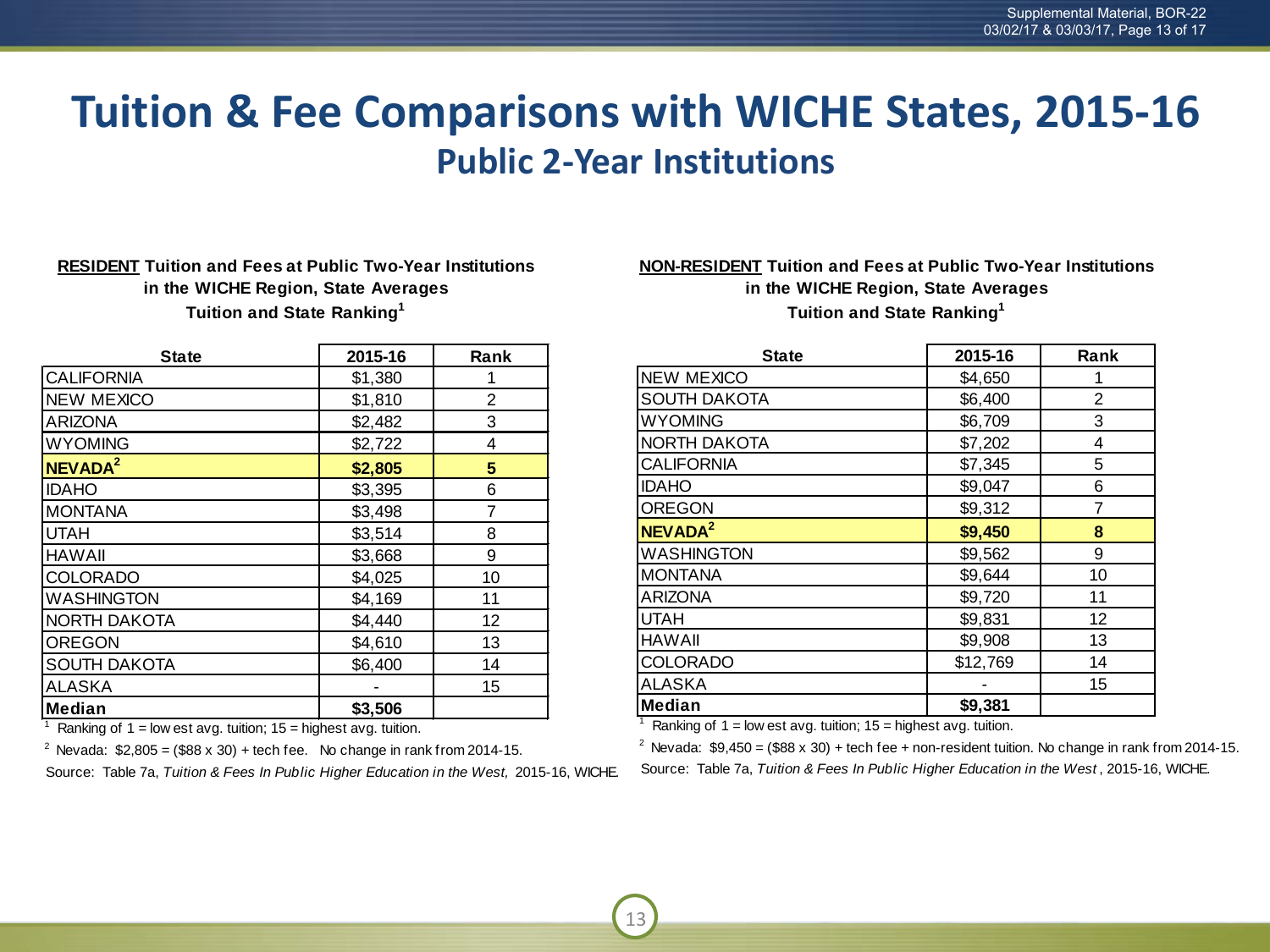#### **Tuition & Fee Comparisons with WICHE States, 2015-16 Universities**

#### **in the WICHE Region, State Averages Tuition and State Ranking<sup>1</sup> RESIDENT UNDERGRADUATE Tuition and Fees at Public Universities**

| State                       | 2015-16  | Rank           |
|-----------------------------|----------|----------------|
| <b>WYOMING</b>              | \$4,892  |                |
| <b>MONTANA</b>              | \$5,748  | $\overline{2}$ |
| <b>NEW MEXICO</b>           | \$5,956  | 3              |
| <b>UTAH</b>                 | \$6,377  | 4              |
| ALASKA                      | \$6,806  | 5              |
| CALIFORNIA STATE UNIVERSITY | \$6,811  | 6              |
| NEVADA <sup>2</sup>         | \$6,863  | 7              |
| <b>IDAHO</b>                | \$6,893  | 8              |
| NORTH DAKOTA                | \$6,948  | 9              |
| <b>SOUTH DAKOTA</b>         | \$8,255  | 10             |
| <b>HAWAII</b>               | \$8,549  | 11             |
| <b>OREGON</b>               | \$8,809  | 12             |
| <b>WASHINGTON</b>           | \$9,803  | 13             |
| <b>COLORADO</b>             | \$10,571 | 14             |
| <b>ARIZONA</b>              | \$10,639 | 15             |
| UNIVERSITY OF CALIFORNIA    | \$13,457 | 16             |
| Median                      | \$6,920  |                |

1 Ranking of  $1 =$  low est avg. tuition;  $16 =$  highest avg. tuition.

<sup>2</sup> Nevada: \$6,863 = (\$199.25 x 30) + average institutional mandatory fees. Ranked Number 6 in 2014-15.

Source: Tables 3a and 4, *Tuition & Fees In Public Higher Education in the West* , 2015-16, WICHE.

#### **NON-RESIDENT UNDERGRADUATE Tuition and Fees at Public Universities**

**in the WICHE Region, State Averages**

**Tuition and State Ranking<sup>1</sup>**

| <b>State</b>                | 2015-16  | Rank |
|-----------------------------|----------|------|
| <b>SOUTH DAKOTA</b>         | \$10,956 | 1    |
| <b>NORTH DAKOTA</b>         | \$12,916 | 2    |
| <b>NEW MEXICO</b>           | \$15,210 | 3    |
| <b>WYOMING</b>              | \$15,632 | 4    |
| CALIFORNIA STATE UNIVERSITY | \$17,971 | 5    |
| <b>UTAH</b>                 | \$18,748 | 6    |
| <b>MONTANA</b>              | \$19,219 | 7    |
| <b>IDAHO</b>                | \$20,710 | 8    |
| NEVADA <sup>2</sup>         | \$20,773 | 9    |
| ALASKA                      | \$20,786 | 10   |
| <b>HAWAII</b>               | \$23,637 | 11   |
| <b>COLORADO</b>             | \$24,565 | 12   |
| <b>OREGON</b>               | \$24,648 | 13   |
| WASHINGTON                  | \$24,898 | 14   |
| <b>ARIZONA</b>              | \$26,470 | 15   |
| UNIVERSITY OF CALIFORNIA    | \$36,637 | 16   |
| Median                      | \$20,741 |      |

<sup>1</sup> Ranking of 1 = low est avg. tuition; 16 = highest avg. tuition.

 $2$  Nevada: \$20,773 = (\$199.25 x 30) + average institutional mandatory fees + non-resident tuition. Ranked Number 10 in 2014-15.

Source: Tables 3a and 4, *Tuition & Fees In Public Higher Education in the West* , 2015-16, WICHE.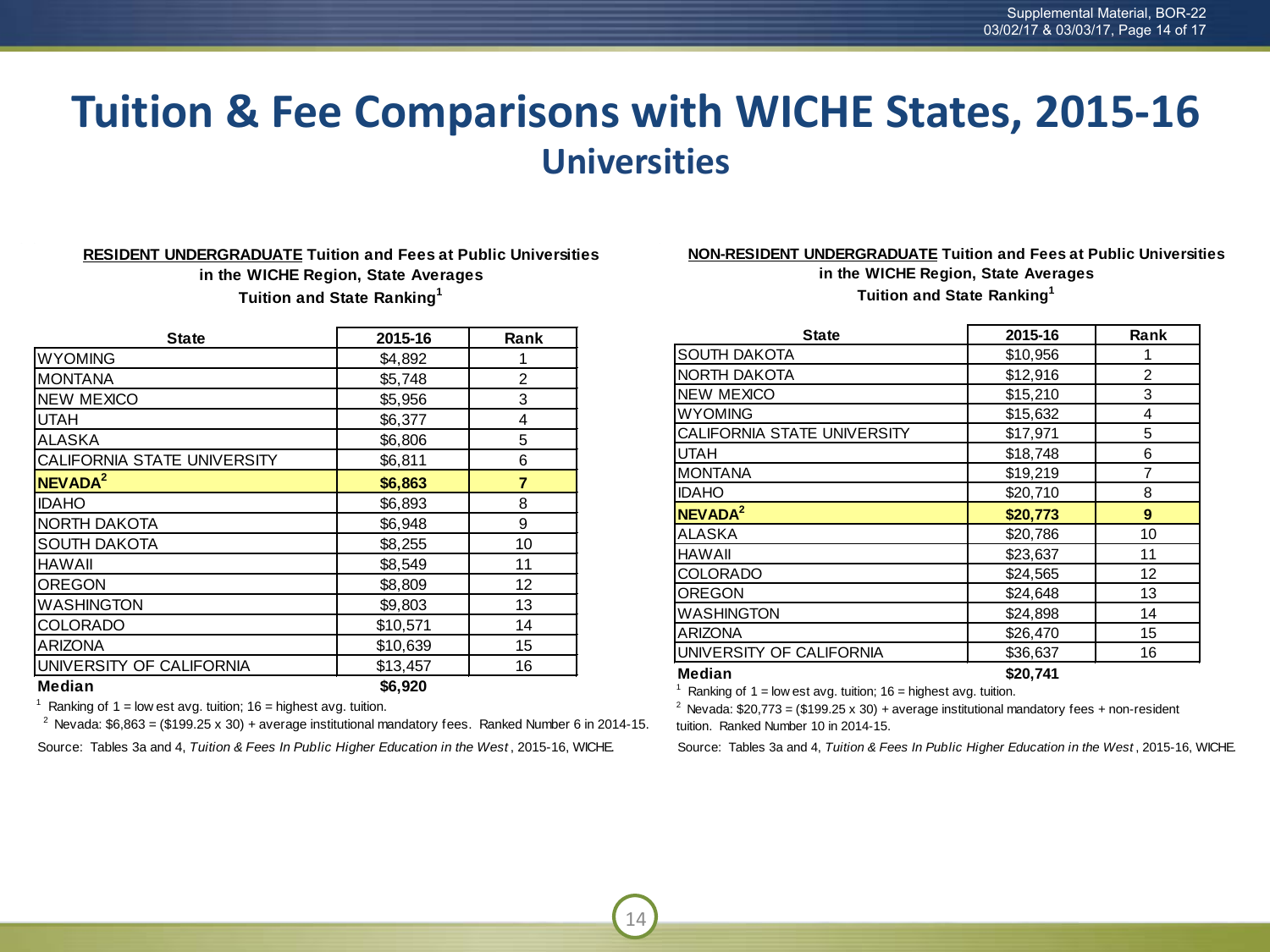# **Budget Authority**

#### **2015 Session of the Nevada State Legislature**

#### Student Fees (authorized revenues)

**AB 490, Sec 18 – Permits carry forwards.** *Money authorized for expenditure in section 8 of this act for the Nevada System of Higher Education that remains unexpended on June 30 of either fiscal year may be carried forward to the next fiscal year for the authorized purposes.*

**AB 490, Sec. 8.2 – Permits expenditure of additional student fees as they are collected.** *The Nevada System of Higher Education may expend any additional registration fees and any additional nonresident tuition fees collected from students as a result of registering additional students beyond the budgeted enrollments. The Nevada System of Higher Education may also expend any additional registration fees and nonresident tuition fees resulting from the imposition of fee increases. The Nevada System of Higher Education shall report to the Interim Finance Committee on a biannual basis within 30 days after each reporting period, with the first reporting period to cover the July 1, 2015, to December 31, 2015, period, any additional registration fees and any additional nonresident tuition fees received by each institution beyond the authorized amounts in subsection 1, including identification of the expenditures funded through the additional fees.*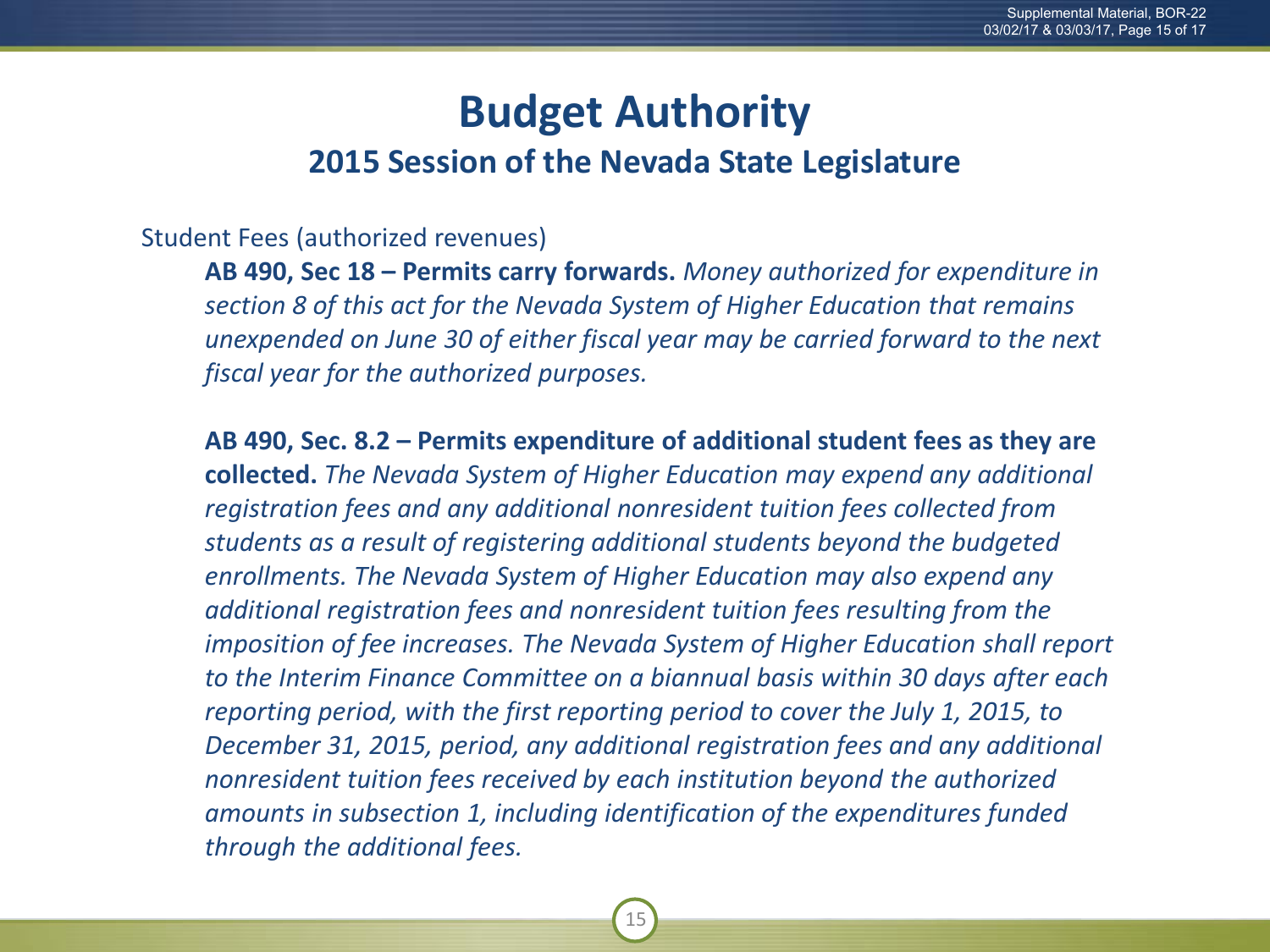### **Budget Authority**

#### **2015 Session of the Nevada State Legislature**

Budget Account Management

**SB 514 Sec. 67 – Permits Budget Account Transfers***. The sums appropriated to the Nevada System of Higher Education by section 17 of this act may be transferred among the various budgets of the Nevada System of Higher Education with the approval of the Interim Finance Committee upon the recommendation of the Governor.*